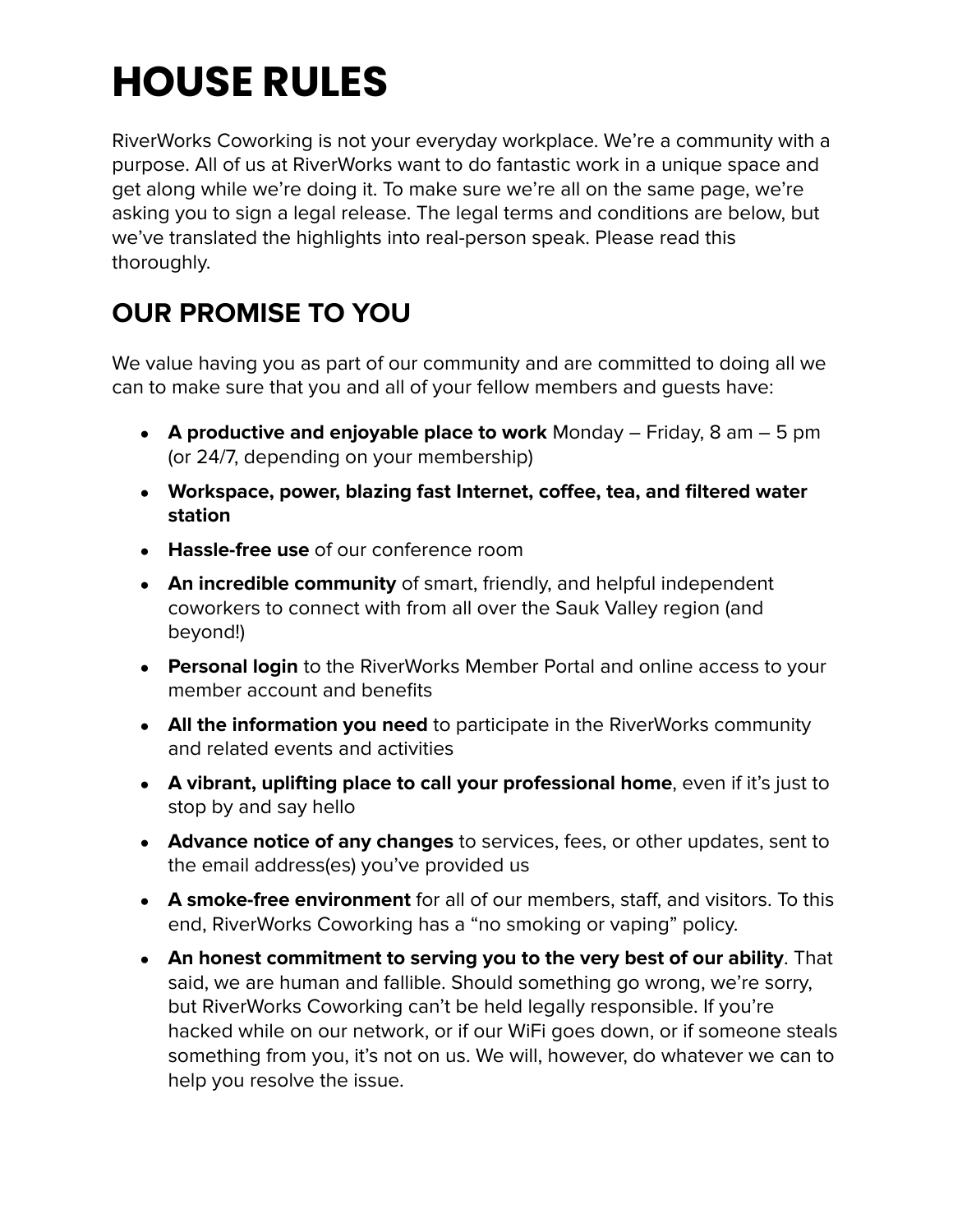● **An always-open line of communication** and confidence that you can share any questions, concerns, or ideas with us. (PS it's **[hello@DixonRiverWorks.com](mailto:hello@dixonriverworks.com)**.)

## **YOUR RESPONSIBILITIES**

- **RiverWorks is a workplace; treat the space and your neighbors with respect and consideration**. When you walk out the door, make sure the space is in the same condition (or better!) as it was when you walked in the door.
- **Your stuff is your responsibility**. It's your job to make sure that you do not leave anything at RiverWorks when you leave unless it's **A)** in your private office, **B)** on your dedicated desk, or **C)** in your locker. If you do, and after a reasonable time has passed, we can do what we want with it.
- **Use your own stuff, not your neighbor's**. If you do need something, send up a flare. We're here to help.
- **Participation is an extreme sport**. If you break it, lose it or cause any losses, claims, or damages, we're going to have to ask you to make it right.
- **Respect your neighbor's smarts, and they'll respect yours**. When you see something on somebody's monitor or around the printer or on a whiteboard somewhere, forget you saw it. You don't want your client or your ideas made public, and neither does your fellow RiverWorks' coworking member.
- **Practice kindness**. We have zero-tolerance for harassment. Every RiverWorks member and guest should feel welcome, comfortable, and productive in our space regardless of race, gender, sexual orientation, gender identity, religion, or other personal attributes or beliefs.
- **Lassie needs to stay at home.** Despite their powers of persuasion, your furry friends need to stay behind. We HIGHLY encourage the sharing of dog (or cat) photos while you're here.
- **Think before you click**. No bit torrent or porn. RiverWorks cannot be responsible for third-party data, websites, links, or services. Make sure that you've read and agree to our explicit **Data Connection and Internet Terms of Service**.
- **Keep it legal**. We have zero-tolerance for anyone using the RiverWorks Coworking space or resources to conduct or pursue any illegal activities or any activity that is generally regarded as offensive.
- **Events are great; until they're not**. It's your job to provide us with advance notice prior to hosting an event at the RiverWorks space.
- **Be key smart**. If we've entrusted you with digital keys to get into the building and RiverWorks space, we've given it to you—not your neighbor,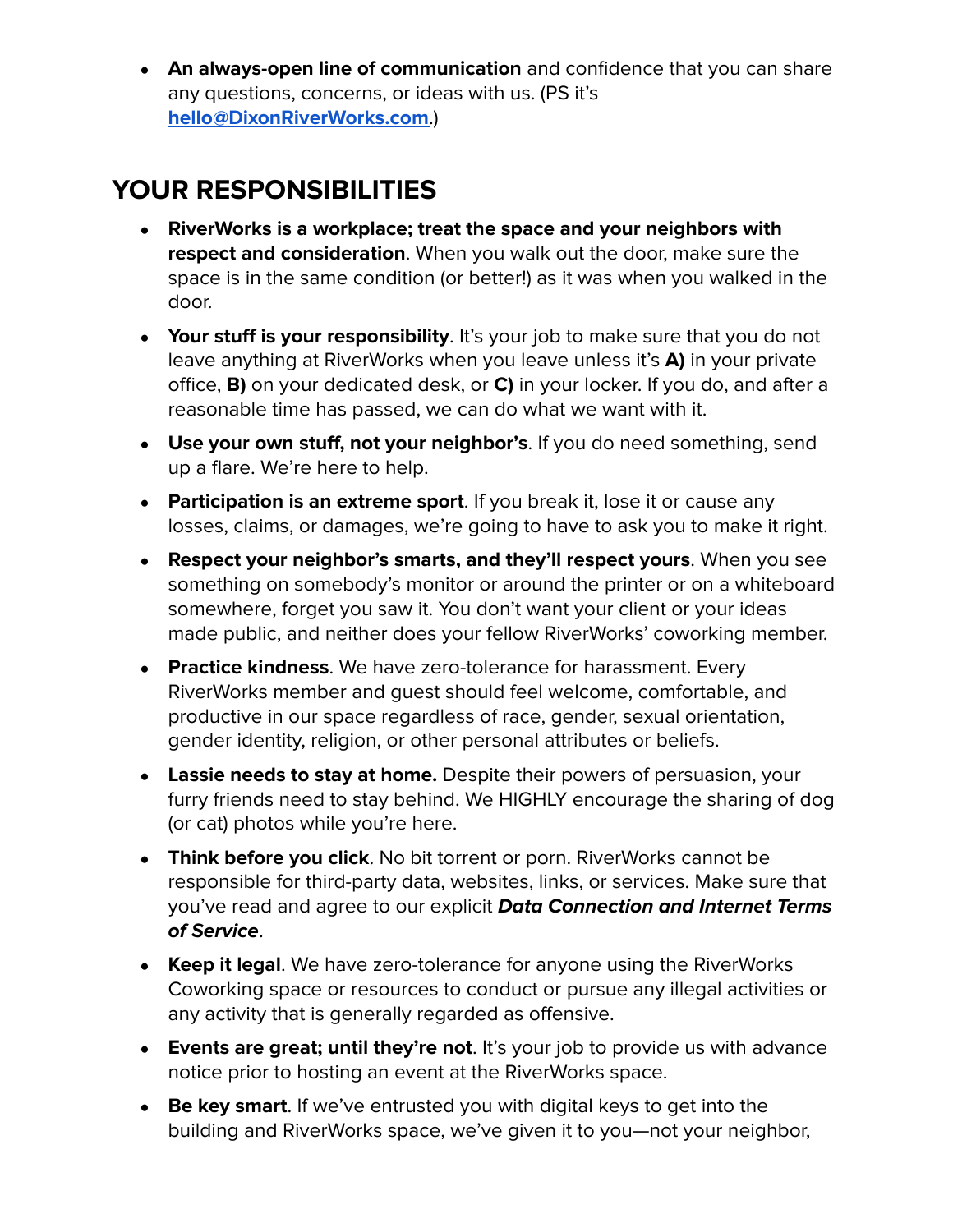partner, or guest. Keep it to yourself, and do not allow any guest(s) to enter the space without making sure they're registered at the Community Manager's desk (reception area).

● **Communication is a two-way street**. You're responsible for letting us know right away if there are any changes to your contact and payment information. It's also on you to read the emails we send you with changes to our services, fees, and other updates.

# **ADDITIONAL RESPONSIBILITIES IF YOU HAVE A PRIVATE OFFICE OR DEDICATED DESK**

- **Make your space your own!** Personalize things all you want—we love that. Just remember that you're responsible for the full cost and expense if we have to replace or repair anything when you move out.
- **Two's a party; three's a crowd**. If the number of members or other guests regularly using your private office exceeds the number allocated on your Membership Details form, you'll have to pay up. In no event will the number of users exceed two times the number of desks in your private office, no matter how much you pay us.
- **Privacy's great--until it's not**. Your private office and personal file cabinet come furnished with locks provided by RiverWorks Coworking. If you take it upon yourself to install any additional locks to RiverWorks property without our express authorization, we will be forced to break them.

**Last revised**: July 12, 2021

# **MASTER SERVICES AGREEMENT**

This Master Service Agreement (the "Agreement") describes your rights and obligations as they relate to your receipt and use of the services provided to you by RiverWorks Coworking, including but not limited to your membership, building access, use of office space, access to the Internet and other Services listed below.

Please read these Terms carefully, as they affect your legal rights. If you have any questions, please contact **[hello@DixonRiverWorks.com](mailto:hello@dixonriverworks.com)**. By using the Services, you agree to abide by and be bound by these Terms.

The most recent Master Services Agreement will be posted online at **[DixonRiverWorks.com/terms](http://www.dixonriverworks.com/terms)** and made available upon request. Members agree to adhere to and be bound by this Agreement and the Data Connection and Internet Access Terms of Service, as well as other terms determined by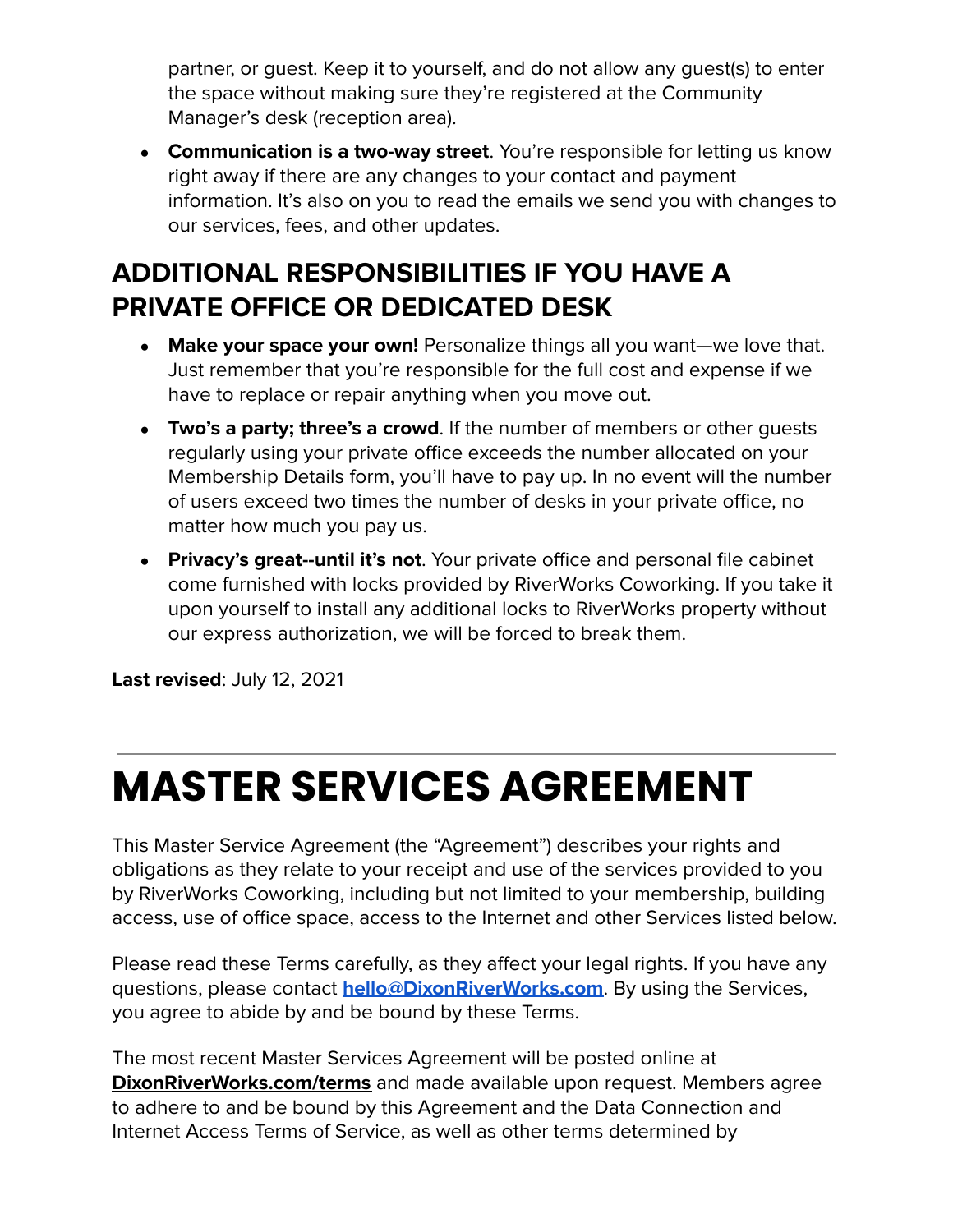RiverWorks Coworking staff, which may be communicated verbally, by email, or written notice. RiverWorks Coworking reserves the right to add, delete or amend the Agreement at our reasonable discretion without notice to Member.

## 1. **Definitions.**

- A. **"Authorized Signatory"** means an individual authorized to legally bind your company
- B. **"Team Member"** means each person you authorize on your Team List as being allowed to use your Org membership or private office and receive the Services (defined below) or other benefits of your RiverWorks Coworking membership.
- C. **"Member Organization"** means a company, organization, or entity that enters into a Membership Agreement with RiverWorks Coworking
- D. **"Premises"** means the exterior parking spaces and building or portion of the building in which RiverWorks Coworking offers or plans to offer offices, workspaces, and/or other services to its Members.
- E. **"Primary Contact"** means the primary member contact for RiverWorks Coworking.
- F. **"Start Date"** means the start date set forth on the Membership Details form.
- G. **"RiverWorks Coworking," "RiverWorks," "Coworking Space," "we"** or **"us"** means the RiverWorks Coworking entity you are in contract with.
- H. **"Services"** refers to your access to and use of our space, online member platform, member events, and certain other related services and features we provide. The exact Services you receive will depend on
	- a. the product or services you have purchased;
	- b. the Services available and,
	- c. additional features and services selected by you, including additional payment obligations.
- I. **"You"** means the company or individual listed on the Membership Details form.

2. **The Benefits of Membership.** Subject to the terms and conditions of this agreement, we will make commercially reasonable efforts to provide you (and your Team Members, as applicable) the services described below. These services are referred to in the Agreement as the "Services."

- A. Non-exclusive access to the RiverWorks Coworking space and, if relevant, your private office.
- B. Regular maintenance of the workspace and, if relevant, your private office. We will not be responsible for damage exceeding normal wear and tear.
- C. Furnishings, including desks, chairs, work tables, and, in the case of private office and dedicated desk members, lockable filing cabinets.
- D. Access to and use of the RiverWorks Coworking Member Portal, powered by Nexudus.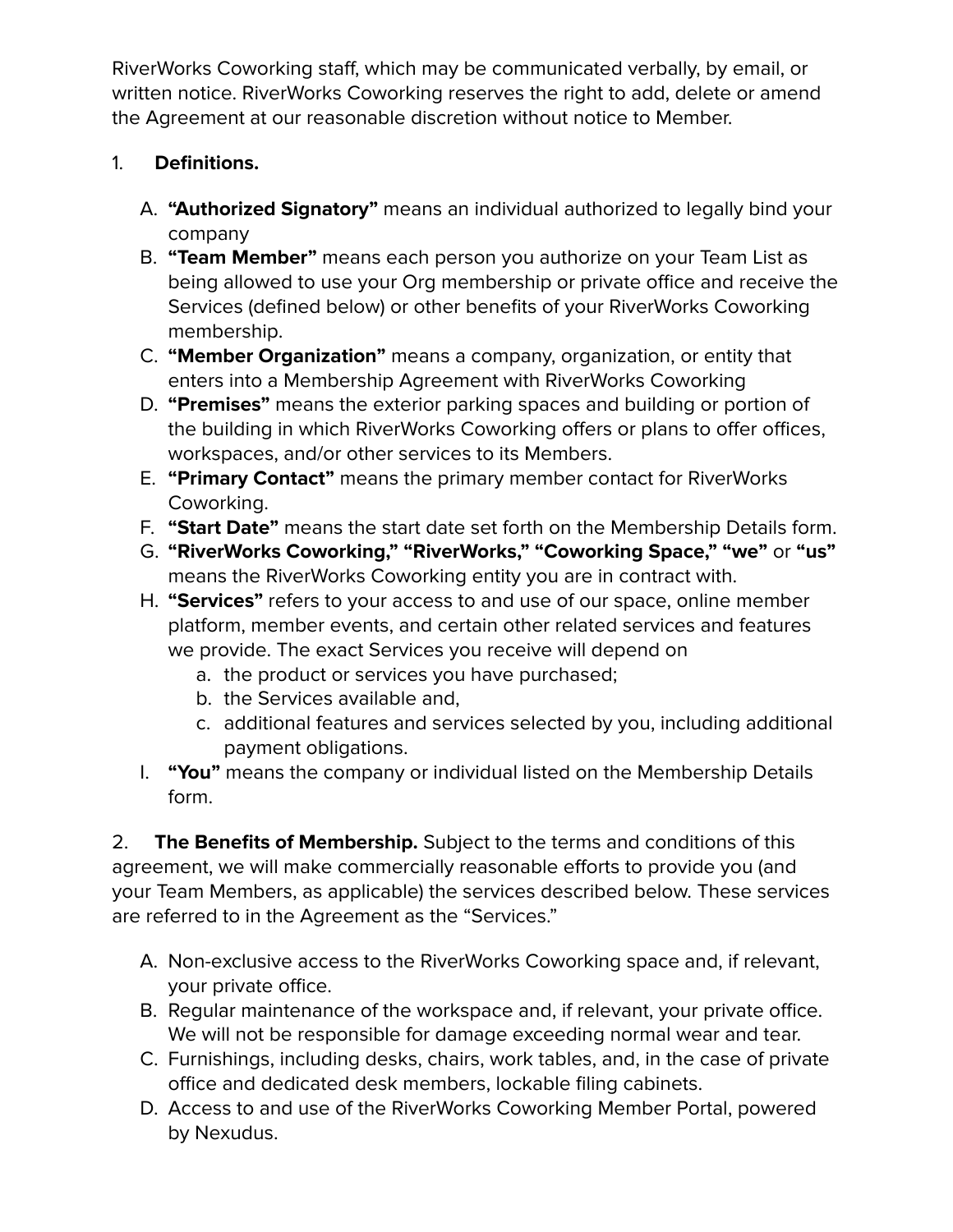- E. Access to and use of the shared Internet connection.
- F. Use of the printers, copiers, and scanners made publicly available on the Premises.
- G. Use of the conference room and podcast studio during Regular Business Hours on Regular Business Days, subject to availability and your prior reservation of the conference room and podcast studio.
- H. Climate control on the Premises during Regular Business Hours on Regular Business Days.
- I. Where relevant, acceptance of mail and deliveries on behalf of your business during Regular Business Hours on Regular Business days; provided that we are not liable for any mail or packages received without a RiverWorks Coworking employee's signature indicating acceptance, or should you use our mail and deliveries services for fraudulent or unlawful purposes. RiverWorks Coworking will not be liable or responsible to hold mail for longer than 30 days.
- J. Opportunity to participate in Member-only events, benefits, and promotions.

3. **Our reserved rights.** We are entitled to access all areas of the Premises, including, if relevant, your private office, with or without notice, in connection with our provision of the Services, for safety or emergency purposes or any other purposes. We may temporarily move furniture, including within the private offices. We reserve the right to alter any areas of the Premises, including private offices, provided that we do so in a manner that does not decrease the square footage of your assigned workspace, private office, or related amenities. We may also modify or reduce the list of Services of furnishings at any time. The Services may be provided by us, an affiliate, or a third party.

### 4. **Availability and use of the Premises.**

- A. All memberships include the use of the kitchen, meeting room, and coworking space. Private office memberships also include the use of your designated private office. RiverWorks Coworking is open during "Regular Business Hours." Regular business hours are generally 8:00 a.m. to 5:00 p.m. on Regular Business Days. "Regular Business Days" are all weekdays, except local bank/government holidays and up to three other days, of which we will inform you. Regular Business Hours and Regular Business Days may vary.
- B. The Conference room and Podcast Studio may be booked outside of these hours with advanced notice. Upon completion of the Membership Agreement, you will receive a digital key, which allows access to RiverWorks Coworking 24/7, or according to the terms of the membership, you have selected. A RiverWorks Coworking staff member will be onsite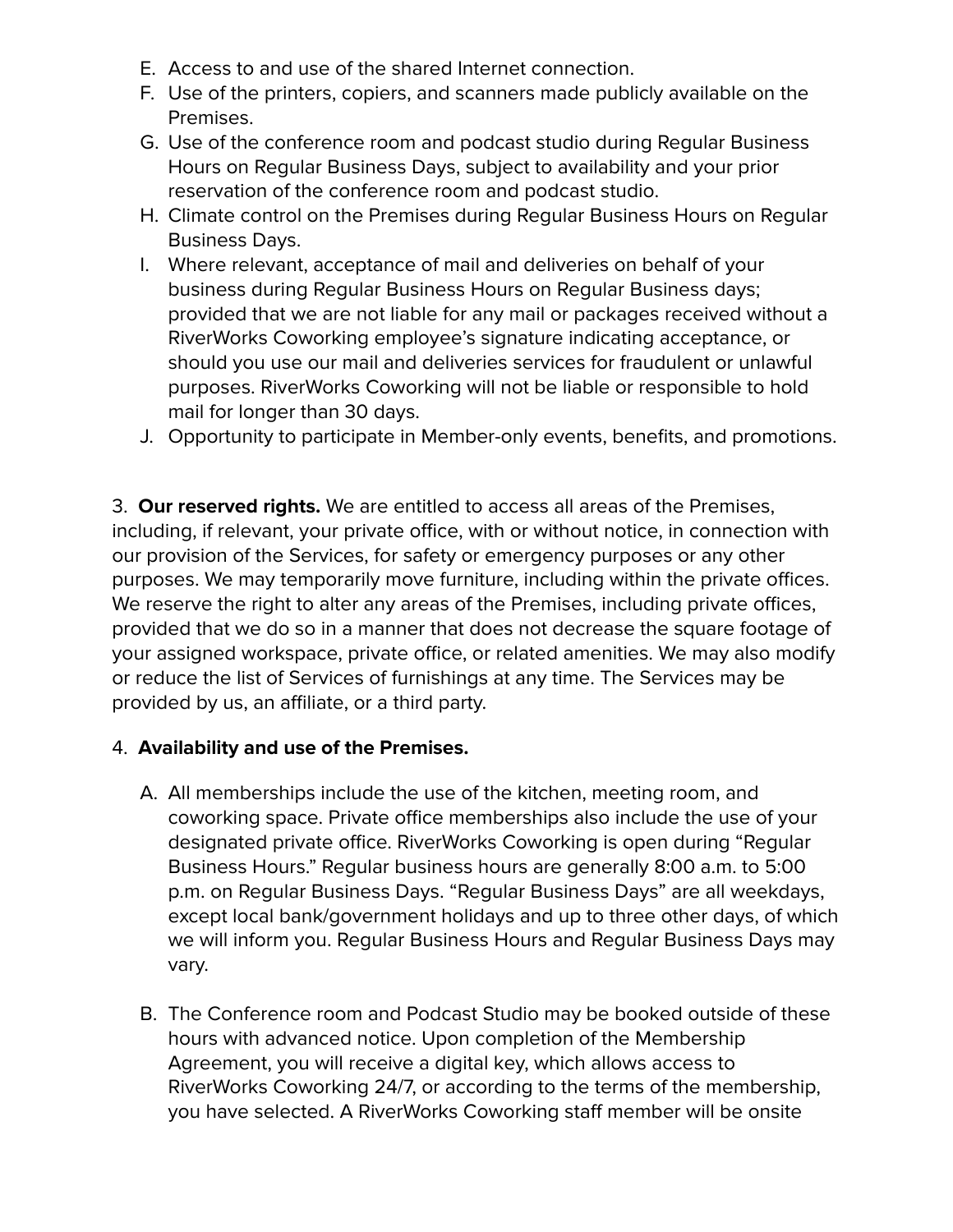from 8:00 a.m. to 5:00 p.m. on weekdays, except where otherwise noted.

- C. If we are unable to make the workspace and/or private office available by the Start Date for any reason, including due to (i) changes in construction plans, delays in obtaining permits, or any other obstacles in procuring space on the Premises, or (ii) delays caused by you or by changes requested by you, we will not be subject to any liability related to such inability, nor will such failure affect the validity of this Agreement. In this event, except as set forth in this Agreement, you will not be obligated to make payments of the Membership Fee until the workspace and/or private office is made available to you.
- D. Restricted Use. Members are restricted from operating a business that constitutes a "retail" establishment from any space located on the premises. Members are prohibited from conducting any business that invites frequent, spontaneous visits to the premises by the general public without receiving prior authorization from RiverWorks Coworking.
- E. Members are restricted from engaging in any illegal business activity or any activity that is generally regarded as offensive to others.
- F. No smoking or vaping**.** No smoking or vaping of any kind is permitted anywhere in the Coworking Space. If paraphernalia is found or smoking or vaping activity is suspected on the property, RiverWorks Coworking may take action to declare the member to be in violation of this membership agreement and begin the termination process accordingly. The member who owns the paraphernalia will also be charged for any damages, odors, or other disruptions caused by the unauthorized usage.
- G. Conference Room | Podcast Studio. Subject to availability, you are entitled to use the conference room and podcast studio during RiverWorks Coworking Regular Business Hours, on Regular Business Days. A special arrangement must be made with RiverWorks Coworking staff to use the conference room and podcast studio outside of Regular Business Hours.

All monthly memberships include conference room credits that can be used to reserve available meeting room space. Check your membership level for the number of conference room credits included with your membership. Suppose you exceed your allotted conference room credits in any given month. In that case, you will be billed at the current prevailing rate as indicated on the RiverWorks Member Portal. Conference room credits are only valid for the month in which they are allocated. There are no month-to-month rollovers or pre-usage of future hours.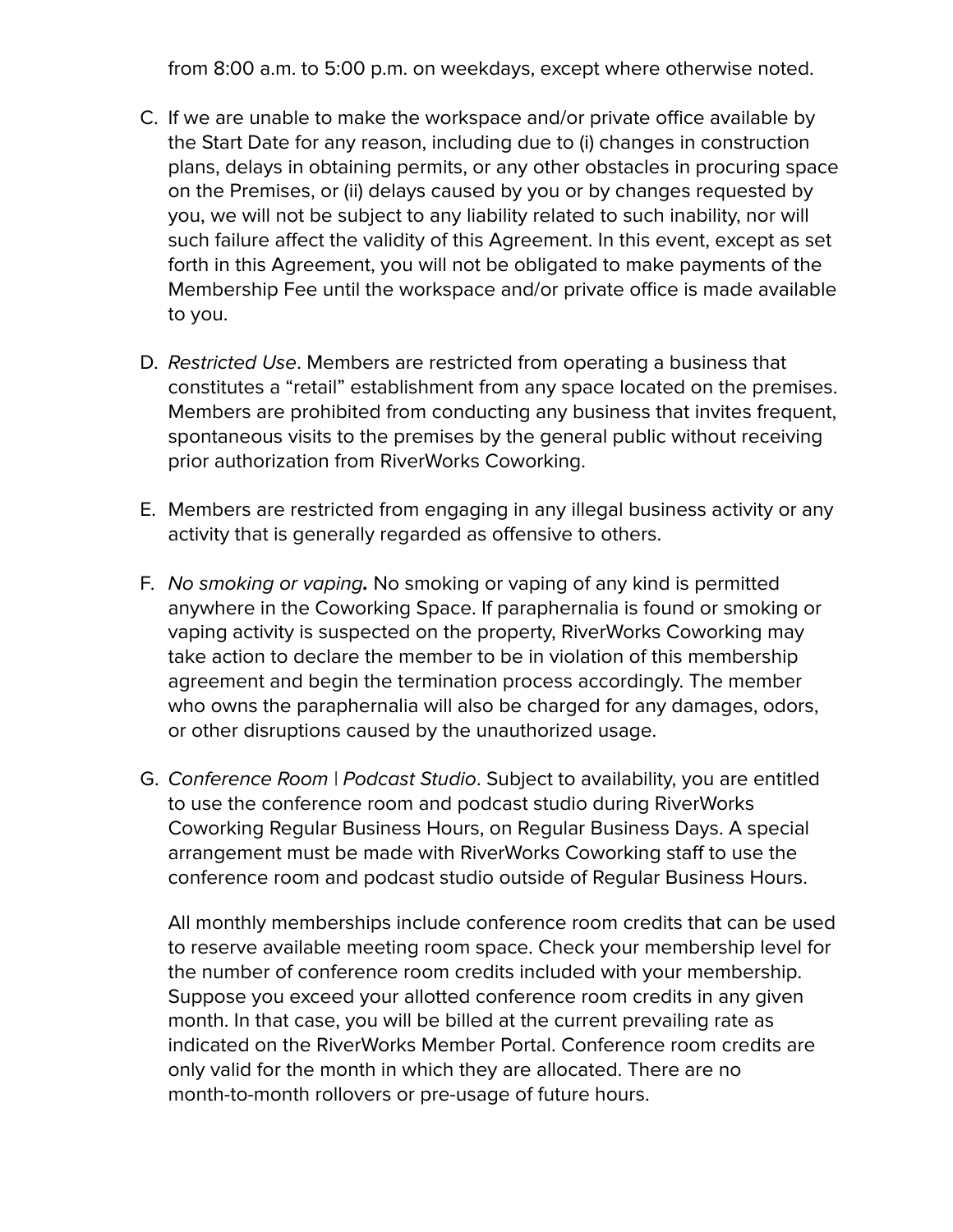Day Pass users, Flex Desk users, and RiverWorks guests have NO conference room hours included in their Membership. Any conference room or podcast studio usage is billable at the current prevailing rate for non-Members and is usable during standard office hours. The conference room and podcast studio may be booked online via the RiverWorks Member Portal, by contacting a member of our staff, or by emailing: **[hello@DixonRiverWorks.com](mailto:hello@dixonriverworks.com)**.

5. **Creating your RiverWorks Membership.** You will create your RiverWorks Coworking member profile and establish a personal password of your choosing on the RiverWorks Member Portal, which can be accessed at any time via [riverworks.spaces.nexudus.com](https://riverworks.spaces.nexudus.com/). You are responsible for maintaining the confidentiality of your password. You must notify us promptly if you suspect that your password has been compromised. A third-party provider, Nexudus, hosts the RiverWorks Member Portal.

6. **Linking to a Company.** During the registration process, you may identify a Company with whom your account is associated.

Alternatively, your individual profile may have been created by an authorized representative of your employer or other entity for which you provide services. Your profile will be associated with such Company. You agree that you will not falsely represent your association with any Company, impersonate any third party, or otherwise submit or present any false or misleading information to the RiverWorks Coworking community or us. If your relationship with the Company in your profile changes or ends, you agree to update your profile to reflect this promptly.

Suppose your Company provides your RiverWorks Coworking membership. In that case, you may lose access to the Services upon termination or change in relationship with such Company; you may lose access to the Services upon termination or change in status of your connection with such Company. If you are an authorized representative of an entity receiving the Services, you hereby warrant and represent to us that (a) you have the proper authority to create, terminate and maintain the company account and to add and remove individual members to and from the account and (b) you have obtained all necessary consent from any applicable individuals for the creation of their accounts and the processing of individual information. You agree to indemnify us for any loss we may suffer due to any breach of these warranties and representations.

## 7. **Your members.**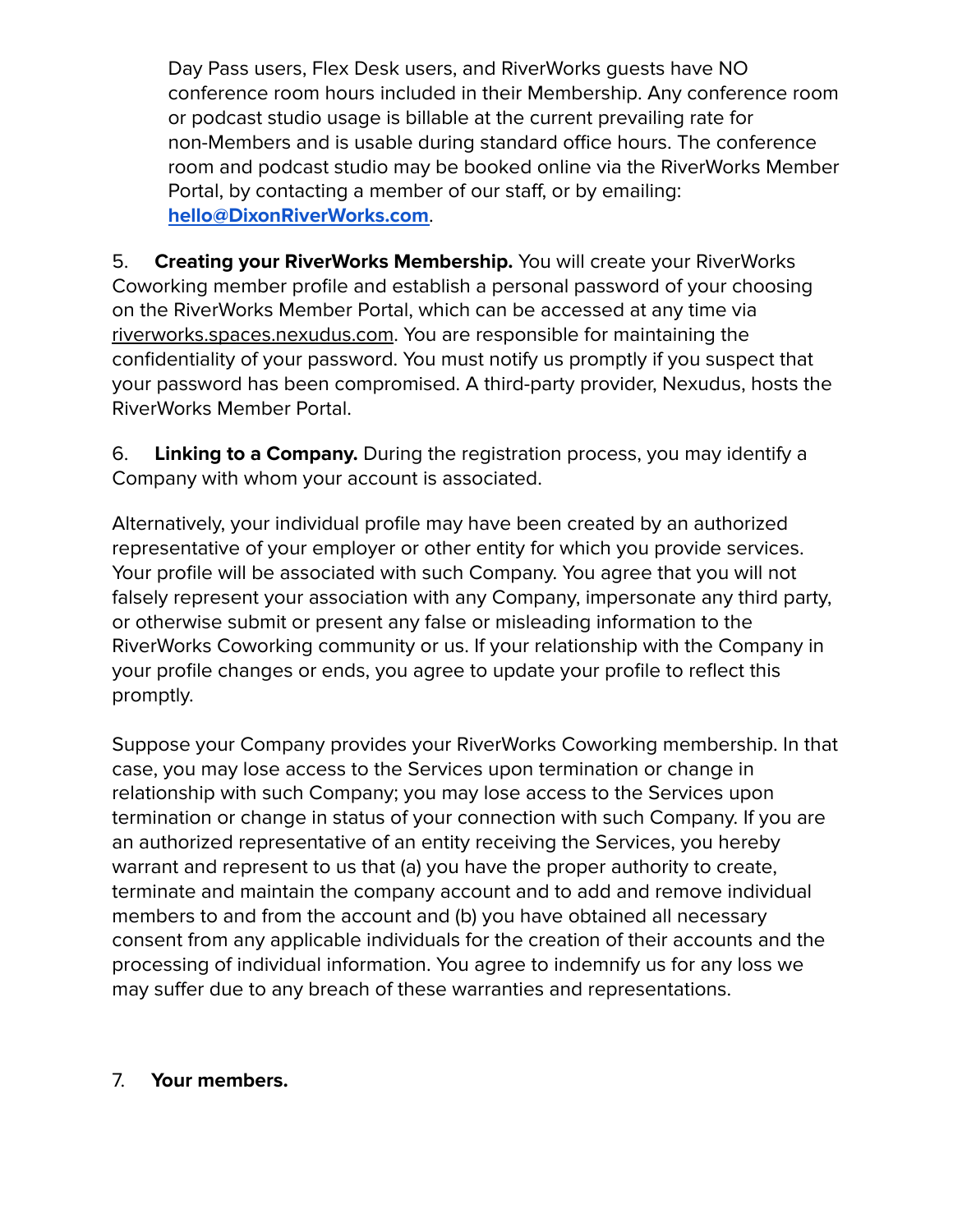- A. **Updating your Team List.** Members with a Team Membership and Private Office/Dedicated Desk with multiple members will be required to submit a Team List to RiverWorks, indicating who is authorized to use the space under the organization's account. Only those individuals set forth on the authorized Team List will be deemed to be "Members" and entitled to the benefits described in this Agreement. Your Team Members will be able to begin using, accessing, and receiving the Services on the later of (i) the Start Date or (ii) the date we confirm the addition of such individual to the Team List. You are responsible for maintaining the accuracy of the Member List, the first version of which is attached to your Membership Agreement. To make changes to your Member List, you must have your Primary Contact send an email from the Primary Contact's email account on file with RiverWorks Coworking to **[hello@DixonRiverWorks.com.](mailto:hello@dixonriverworks.com)** The email requesting the change must include the name(s) and email address(es) of the departing and new Member(s) and the effective date of the change. The changes will not take effect until we confirm that we have received the email and have accepted and applied the change at our sole discretion. A Member will no longer be allowed to access the Services upon the earlier of (1) the termination or expiration of this Agreement; (2) your removal of the Member from the authorized Team List or (3) our notification from you that the Member will be removed from the Team List, for example, that that Member violated this Agreement. If the number of Members or other individuals regularly using your private office exceeds the number allocated on the Membership Details form, you will be required to pay additional fees. In no event will the number of Members exceed two times the number of desks provided by RiverWorks Coworking in your private office, regardless of additional fees paid. We reserve the right to place further limits on the number of Members allowed at any point.
- B. **Creating a Profile.** Upon adding a Member to the authorized Team List, the member will be required to create a profile on the RiverWorks Member Portal. This profile will be viewable by us, our employees, and other RiverWorks Members. Such profile information may include a photograph of the Member and other information about the Member. You are responsible for informing each of your Members about creating such profiles and obtaining their consent to the collection, use, and disclosure of their personal information for such purposes.
- C. **Changes to or Removal of Primary Contact or Authorized Signatory.** An Authorized Signatory generally has the sole authority to make changes to or terminate this Agreement. A Primary Contact will generally serve as RiverWorks Coworking's primary contact regarding matters that involve your authorized Team Members, your private office, if applicable, and the RiverWorks workspace. We are entitled to rely on communications to or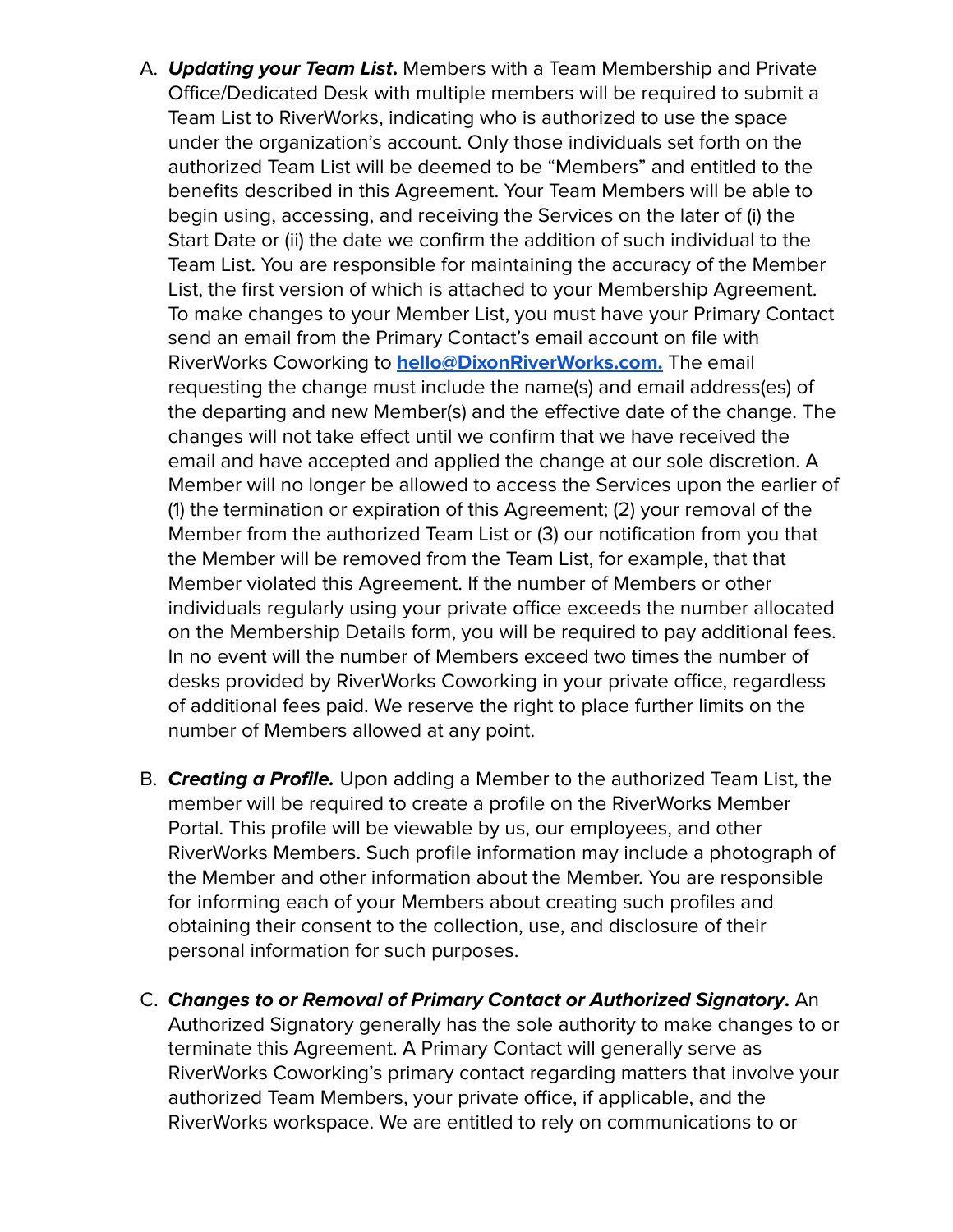from the Authorized Signatory or Primary Contact as notice to or from the Member Organization. However, an Executive Officer of the applicable Member Organization will have the authority to override the request of an Authorized Signatory or Primary Contact, as appropriate, provided that we receive such a request within 24 hours following such Authorized Signatory's or Primary Contact's request. We will be entitled to request reasonable information to confirm that an individual claiming to be an Executive Officer truly is one and to exercise our discretion in determining whether a particular position constitutes an "Executive Officer." An Executive Officer will also have the authority to remove or replace the individual serving as the Authorized Signatory or Primary Contact. Unless we receive instructions from the Authorized Signatory or Executive Officer, if the individual designated as the Primary Contact ceases to provide services to the Member Company or ceases using the Office Space regularly, we will use our reasonable judgment in establishing a replacement Primary Contact.

### 8. **Membership Fees and Payments.**

- A. All membership payments are due monthly, on the first of each month, after your start date (the first month prorated if the start date is not the first of the month).
- B. All members will be charged a \$25 deposit for the use of the 24/7 access digital key you will receive when you become a member. This deposit will be returned to you upon the cancellation of your membership and the return of your digital key to RiverWorks Coworking. A thirty (30) day cancellation notice is required for all memberships.
- C. A thirty (30) day grace period is given to shared office members to find a replacement member if a sharing member cancels. After that grace period, a new agreement will be established.
- D. RiverWorks Coworking reserves the right to charge late fees and withhold services if payments are not received on time. RiverWorks Coworking reserves the right to adjust rates and change membership plans with a thirty (30) day written notice to members.
- E. **Invoices and financial information.** RiverWorks Coworking will send or otherwise provide invoices and other billing-related documents, information, and notices to the Primary Contact unless a different Billing Contact is indicated on the Membership Details form. You may view all charges, past and upcoming, at any time by logging on to the RiverWorks Member Portal at: [riverworks.spaces.nexudus.com](https://riverworks.spaces.nexudus.com/).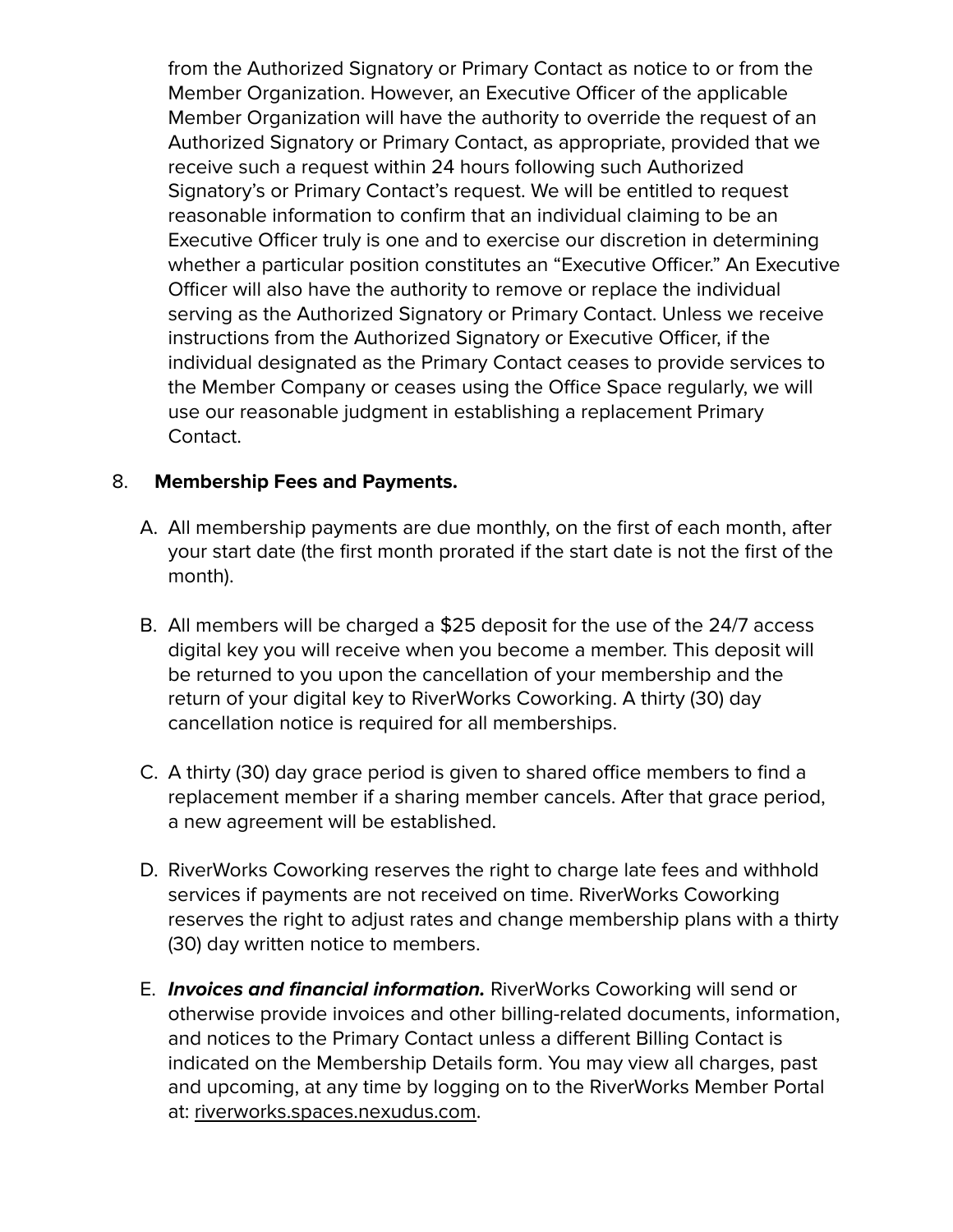- F. **Overage fees**. Each month, you will receive a certain number of credits for conference room use and other products and services we may offer from time to time, as specified in the Membership Agreement. These allowances may not be rolled over from month to month. If these allocated amounts are exceeded, you will be responsible for paying fees for such overages. All overage fees are subject to increase from time to time.
- G. **Form of payment.** We accept payments for all amounts specified in this Agreement solely by direct withdrawal from your bank account or by credit card. If you elect to pay via direct withdrawal, you are required to maintain sufficient money in your bank account to pay the fees described in this Agreement and to inform us promptly of any changes to the account. If you elect to pay via credit card, you are required to inform us promptly of any changes to your credit card information and must ensure that you replace such credit card and update the relevant information prior to its expiration date. If payment via credit card fails on two occasions, we may require you to make payments via direct withdrawal.
- H. **Outstanding fees.** When we receive funds from you, we will first apply funds to any balances that are in arrears and to the earliest month due first. Once past balances are satisfied, any remaining portion of the funds will be applied to current fees due. If any payments remain outstanding after we provide notice to you, we may, in our sole discretion, withhold Services or terminate this Agreement.

### 9. **Term & Termination.**

A. **Term.** This Agreement will be effective when signed by both parties ("Effective Date"); provided that we have no obligations to provide you with the Services until the later of (i) the date on which payment of your first (1st) month's Membership Fee has cleared or (ii) the Start Date. If the Start Date is a Regular Business Day and you have a private office or dedicated desk membership, you will be entitled to move into your designated space after 8:00 a.m. on the Start Date. If the Start Date is not a Regular Business Day, you will be entitled to move into your designated space after 8:00 a.m. on the first (1st) Regular Business Day after the Start Date. Unless otherwise set forth on the Membership Form, following the Commitment Term, this Agreement shall continue on a month-to-month basis (any term after the Commitment Term is a "Renewal Term"). The Commitment Term and all subsequent Renewal Terms shall constitute the "Term". If no Commitment Term is indicated on your Membership Details form, the default Commitment Term and all subsequent Renewal Terms shall commence on the Start Date and end one (1) month after the Start Date. This Agreement will continue until terminated in accordance with this Agreement.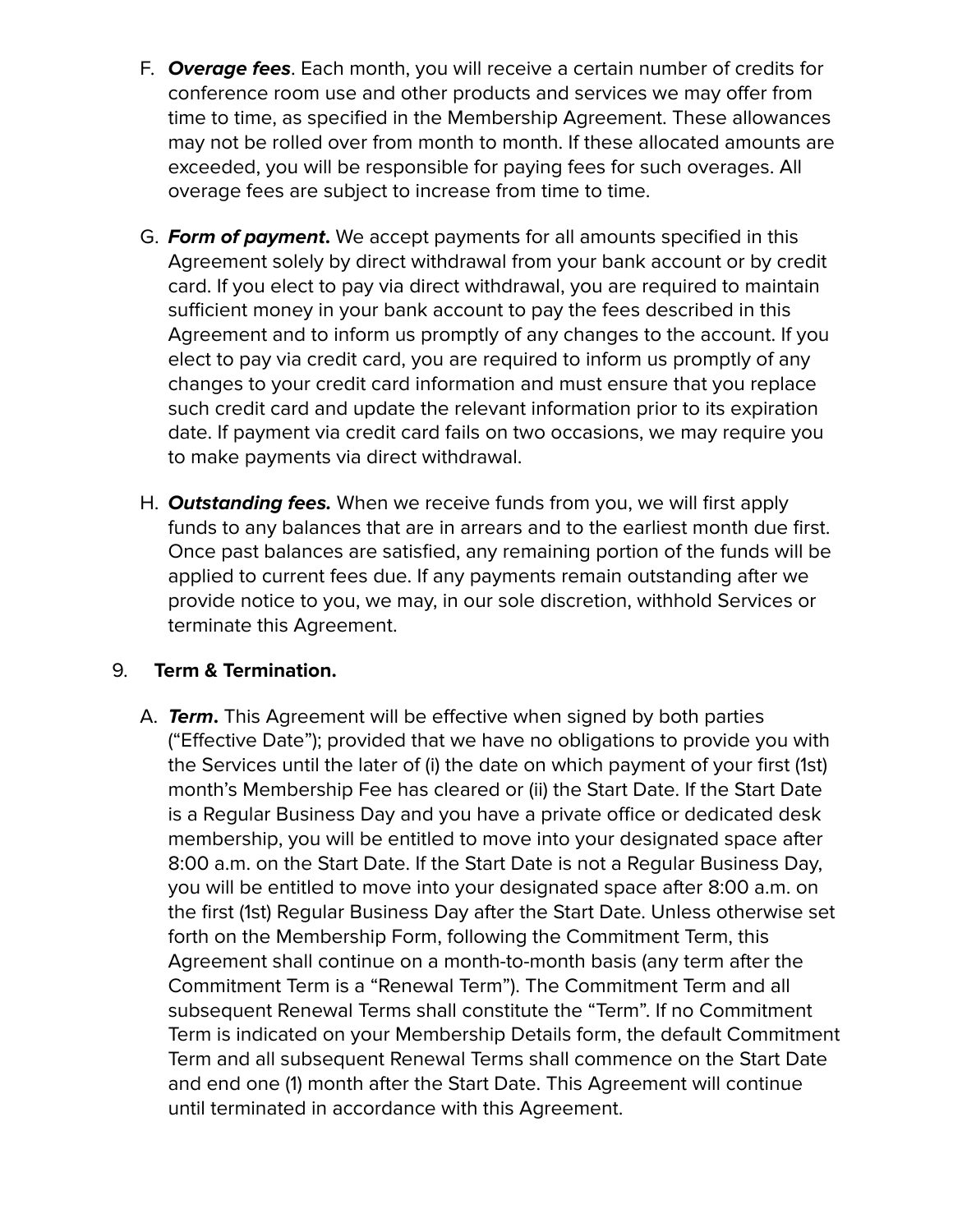- B. **Cancellation prior to the Start Date by you.** You may cancel this Agreement prior to the Start Date upon delivery of notice to us. If you terminate more than one (1) full calendar month prior to your Start Date, you may be entitled to a refund of any registration fees or deposits, less any applicable charges, expenses, or deductions. If you terminate less than one (1) full calendar month prior to your Start Date, you will not receive any refund.
- C. **Termination after the Start Date by you.** Except as set forth in this section, you may terminate this Agreement by delivering to us a written notice at least one (1) full calendar month prior to the month in which you intend to terminate this Agreement ("Termination Effective Month"). The termination will become effective on the last Regular Business Day of the Termination Effective Month. For instance, if you would like to terminate this Agreement on the last Regular Business Day of April, the last opportunity to deliver written notice to us would be on March 31. The last month's Membership Fee is not subject to pro-rating. You must vacate your Office Space no later than 5:00 p.m. on the last Regular Business Day of the month. Changes in private offices, to the extent that you have already occupied a different private office, will also require compliance with the termination obligations set forth in this Section 5 for the private office being vacated.
- D. **Termination or suspension after the start date by us.** We may withhold Services or immediately terminate this Agreement: (i) upon breach of this Agreement by you or any Member; (ii) upon termination, expiration, or material loss of our rights in the Premises; (iii) if any outstanding fees are still due after we provide notice to you; (iv) if you or any of your authorized Members fail to comply with the terms and conditions of this Agreement or any other policies or instructions provided by us; or (v) at any other time, when we, in our reasonable discretion, see fit to do so. You will remain liable for past due amounts, and we may exercise our rights to collect due payment, despite termination or expiration of this Agreement.
- E. **Lost or unreturned digital keys.** All members will be charged a \$25 deposit for the use of the 24/7 access digital key you will receive when you become a member. This deposit will be returned to you upon the cancelation of your membership and the return of your digital key to RiverWorks Coworking. You will have 10 days from your cancelation date to mail or drop off your digital key to the RiverWorks Coworking location to avoid the loss of your \$25 deposit.
- F. **Removal of property upon termination.** Prior to the termination or expiration of this Agreement, you will remove all of your Team Members' and your or their guests' property from the RiverWorks Coworking Premises.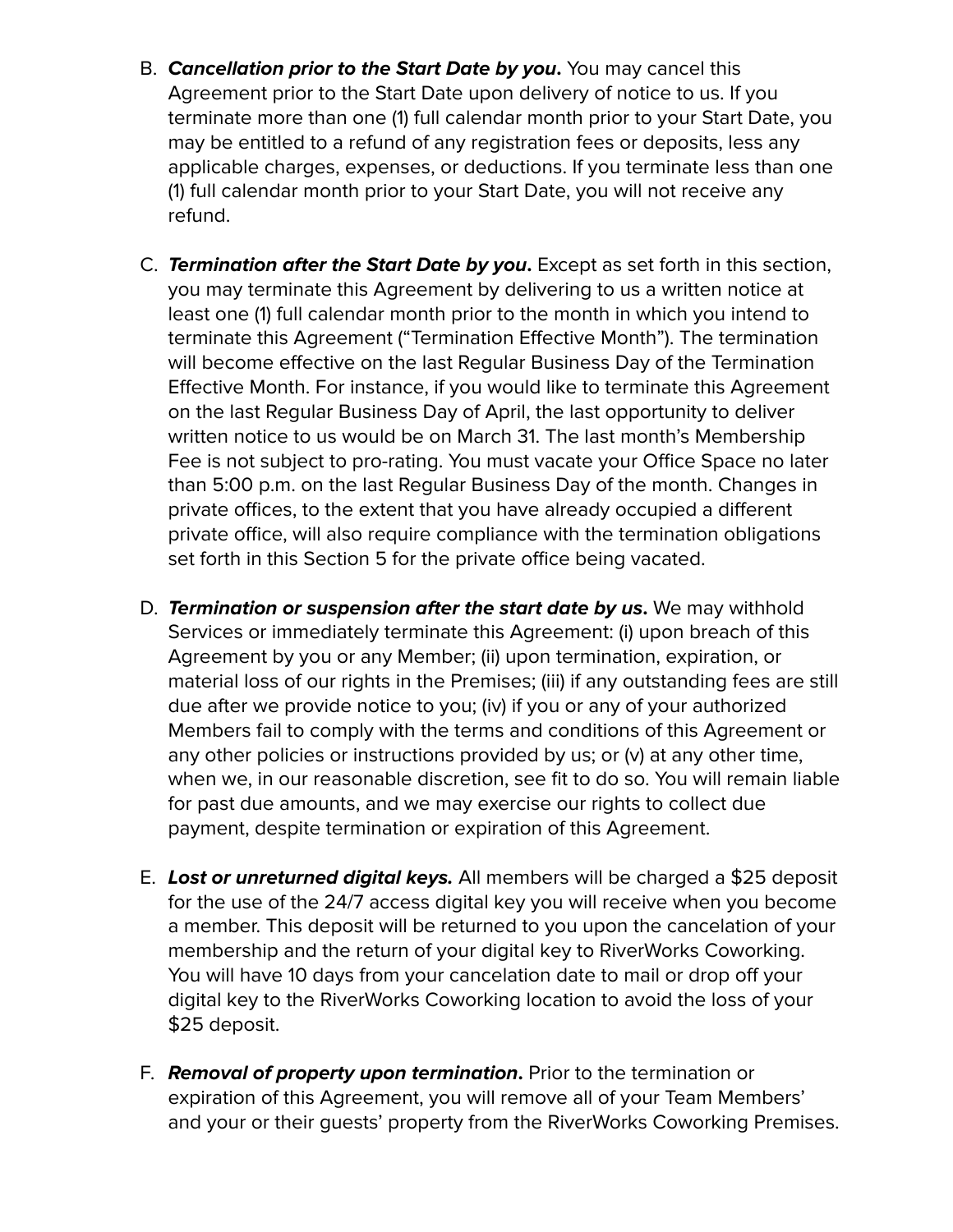After providing you with reasonable notice, we will be entitled to dispose of any property remaining in or about the Private Office or Premises after the termination of this Agreement and will not have any obligation to store such property. You waive any claims or demands regarding such property or our handling of such property. You will be responsible for paying any fees reasonably incurred by us regarding such removal. Following the termination or expiration of this Agreement, we will not forward or hold mail or other packages delivered to us.

10. **House rules and Data Connection and Internet Access Terms of Service.** You acknowledge and agree that you have received and reviewed the House Rules and Data Connection and Internet Access Terms of Service, which are incorporated herein and made part of this Agreement by reference.

11. **Technology release.** In order to utilize all of the functionalities offered by us, it may be necessary to install software onto your computer, tablet, mobile device, or other electronic equipment. From time to time, and at your request, we may also provide you with technical support to troubleshoot problems that you may have in trying to access certain functionalities, such as printing or accessing the Internet. You agree to release us and our agents or affiliates from any and all damages that may arise out of performing such technical support. You further recognize that we offer no express or implied warranties regarding the successful outcome of such technical support.

12. **Insurance.** You are responsible for maintaining, at your own expense and at all times during the Term, personal property insurance and commercial general liability insurance covering you and your Team Members for property loss and damage, injury to your Team Members and your Team Members' guests, and prevention or denial of use of or access to, all parts of the Premises, in form and amount appropriate to your business.

13. **Property belonging to RiverWorks Coworking.** RiverWorks Coworking provides furnishings for your use in all areas. Furnishings provided by RiverWorks Coworking are the sole property of RiverWorks and may not be removed from the space. Furnishings may only be moved upon approval of RiverWorks Coworking staff. If you damage or destroy any of our furnishings, you will be responsible for the full cost of replacement or repair. We do not guarantee the provision of furnishings for any particular purpose or usage.

14. **Use of the RiverWorks Coworking Name; Photos of the Premises.** You may not take, copy or use for any purpose the name "RiverWorks Coworking" or any of our other business names, trademarks, service marks, logos, trade dress, other identifiers, or other intellectual property or modified or altered versions of the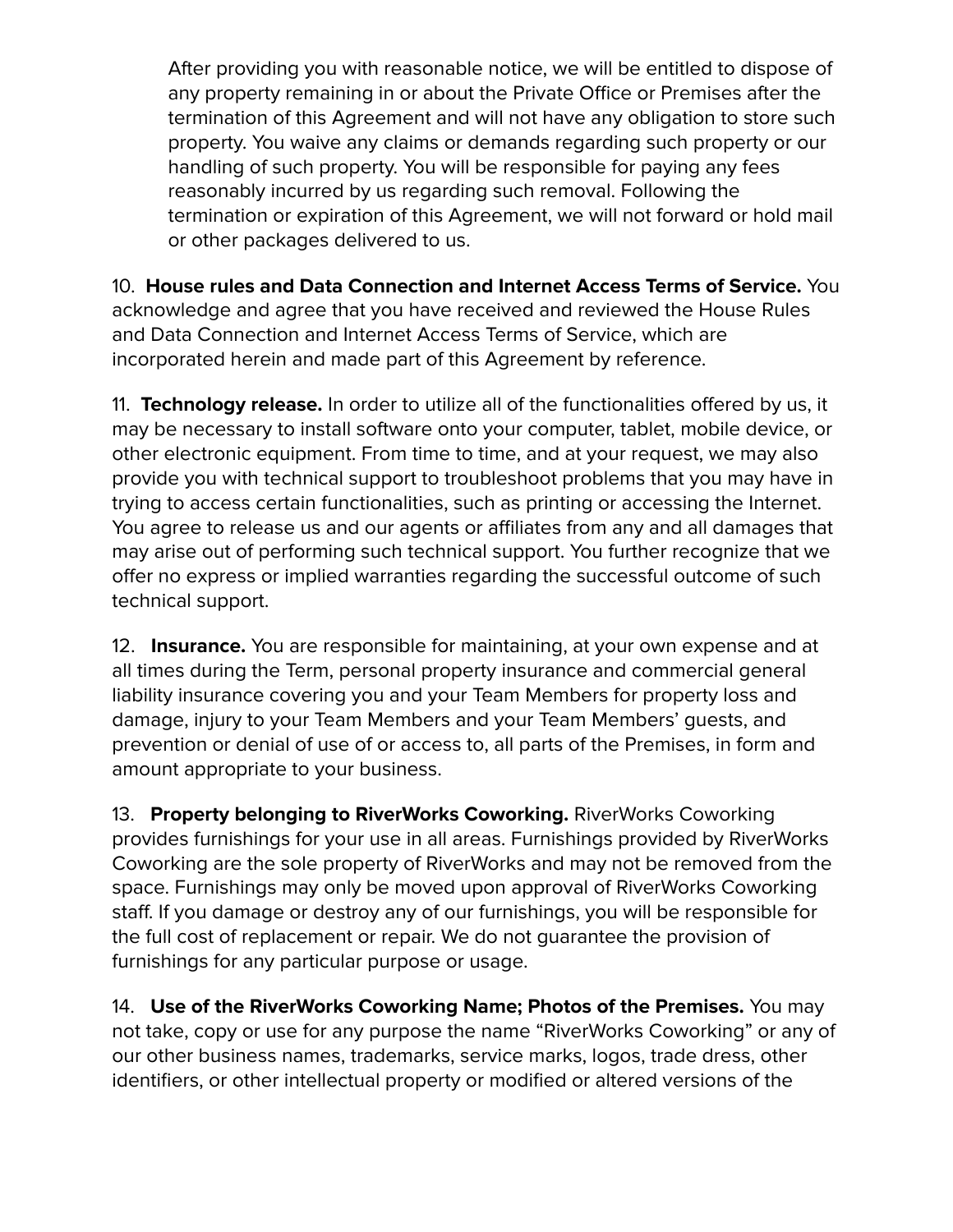same, or take, copy or use for any purpose any pictures or illustrations of any portion of any RiverWorks Coworking properties, without our prior consent.

15. **Mail handling and Business Address Usage.** You may use RiverWorks Coworking as a business address on your business cards, marketing materials, website, and other business documents. You MUST include your Office number or Dedicated Desk number as part of your business address. You acknowledge and agree that you do not maintain any real property interest or tenancy in the Coworking Space.

- A. **Physical Mail Handling.** You are able to receive mail at RiverWorks Coworking. You authorize RiverWorks to act as an agent on your behalf to receive mail. **NOTE:** You MUST include your Office or Dedicated Desk number as part of your address.
- B. **Virtual Mail Handling.** You may have the option to forward or scan mail. You may need to pay for the cost of forwarding or scanning, including additional supplies, postage, or other miscellaneous expenses. We are not responsible for any non-delivery or delay of your mail. We will only accept mail in your name. You are responsible for ensuring that all mail complies with USPS rules and regulations.

### 16. **Property belonging to you and your guests.**

- A. **Personal Property**. RiverWorks Coworking is not responsible for the safety or security of any personal property belonging to you, your Team Members, or your guests. Prior to the termination or expiration of your RiverWorks Membership, you must remove all of your property from our space. After providing you with reasonable notice, we will be entitled to dispose of any property remaining in our space, and you waive any claims or demands regarding such property or our handling of such property. You will be responsible for paying any fees reasonably incurred by us regarding such removal.
- B. **Intellectual Property.** You grant us permission to use your name, trademark, and/or logo to identify you as a Member of RiverWorks Coworking, alongside those of other Members, on a public-facing "Membership" display on our website: [DixonRiverWorks.com.](http://www.dixonriverworks.com) You acknowledge that we may, from time to time, use your name, trademark, and/or logo incidentally and/or in passing in connection with the promotion of our and our partners' businesses, products, and services during and after the Term. To the extent that (i) any such use is objectionable by you, (ii) you notify us of your objections in writing, and (iii) provided that we work promptly and in good faith to remove or minimize to the extent reasonably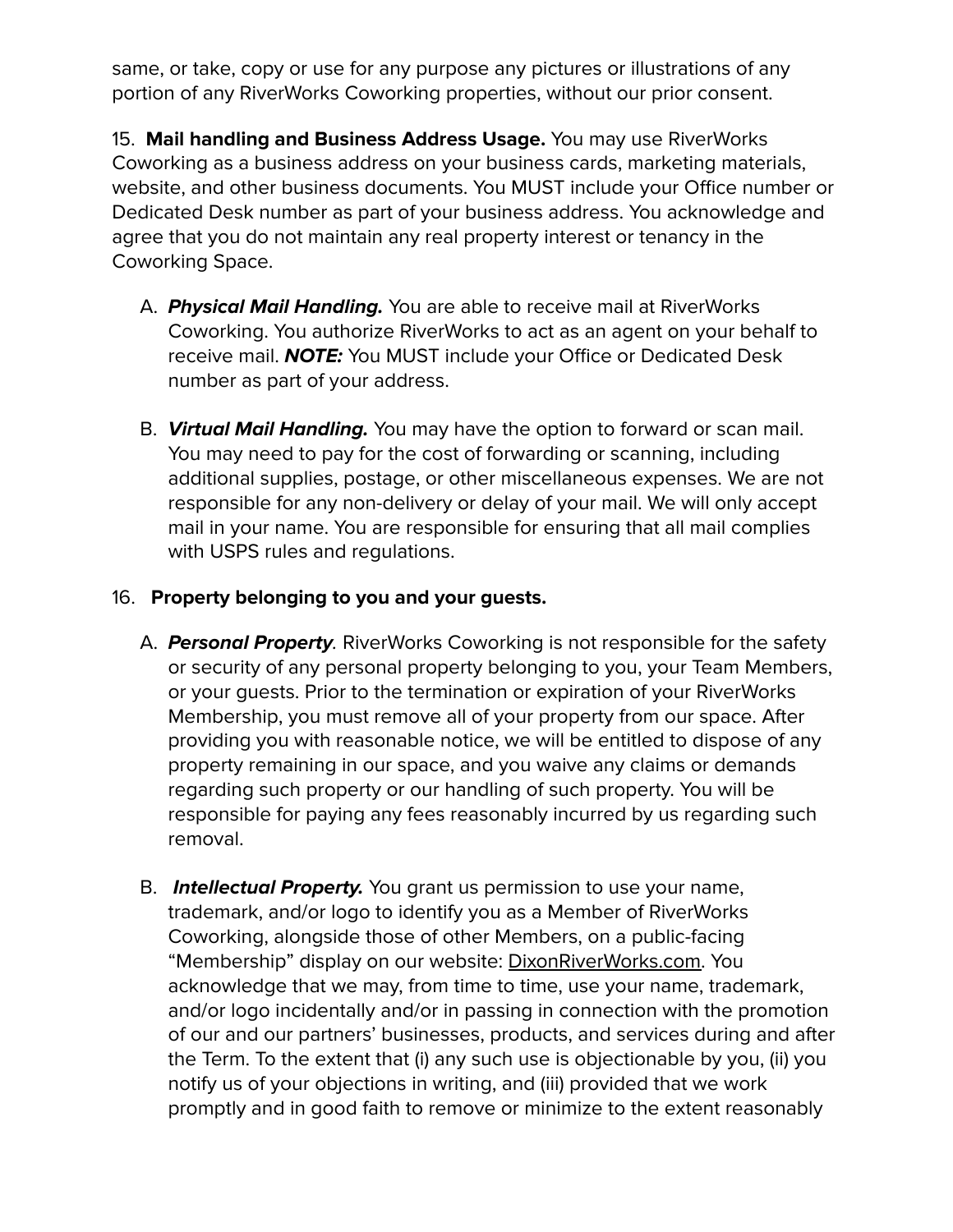possible under the circumstances the effect of the objected-to conduct, you hereby waive any claims or damages against us relating to such use.

### 17. **No Liability for Third-Party Actors.**

- A. We are not liable for the actions of other individuals. We do not control and are not responsible for the actions of other individuals using the Services or at our Premises. You should be aware that other users or members may not be who they claim to be. We do not perform background checks on our users or members nor do we guarantee that our users' or members' profiles are accurate. We do not endorse, support, or verify our users' or members' facts, opinions, or recommendations.
- B. The Services may provide you with access to third-party products or services. The Services may also provide you with access to advertisements from our other third-party business partners. We are not responsible for the content of these advertisements or any links, products, services, or other materials relating to any third-party products, services, advertisements, or other materials. In no event will we be liable, directly or indirectly, to anyone for any damage or loss relating to any use of or reliance on any advertisement on the Services or any products, services, or other materials relating to any advertisement. You agree that our making available access to or discounts for these third-party services does not constitute the provision of such third-party services by us, and you will look solely to the applicable third party for provision of the applicable third-party services and for compensation for any claims, damages, liabilities or losses you may incur in connection with such third-party services.

18. **Disclaimer of warranties and implied terms**. The Services are provided "AS IS." To the extent permitted by law, we disclaim all warranties and terms, express or implied, concerning the Services, including warranties, terms, or representations as to the availability, operation, performance, and/or use of our Services, or any other materials on or accessed via the Services, including any warranties or terms of merchantability, fitness for a particular purpose, title, non-infringement and any implied warranties, terms or indemnification arising from a course of dealing, course of performance or usage in trade.

19. **Nature of Relationship and Interest**. Your agreement with us is the commercial equivalent of an agreement for accommodation in a hotel. The whole of the RiverWorks Coworking space remains our property and in our possession and control, including your private office, if applicable. We are giving you the right to share with us the use of workspace to provide the Services to you. Notwithstanding anything in this Agreement to the contrary, you and we agree that our relationship is not landlord-tenant or lessor-lessee. This Agreement in no way shall be construed as to grant you or any Member any title, easement, lien,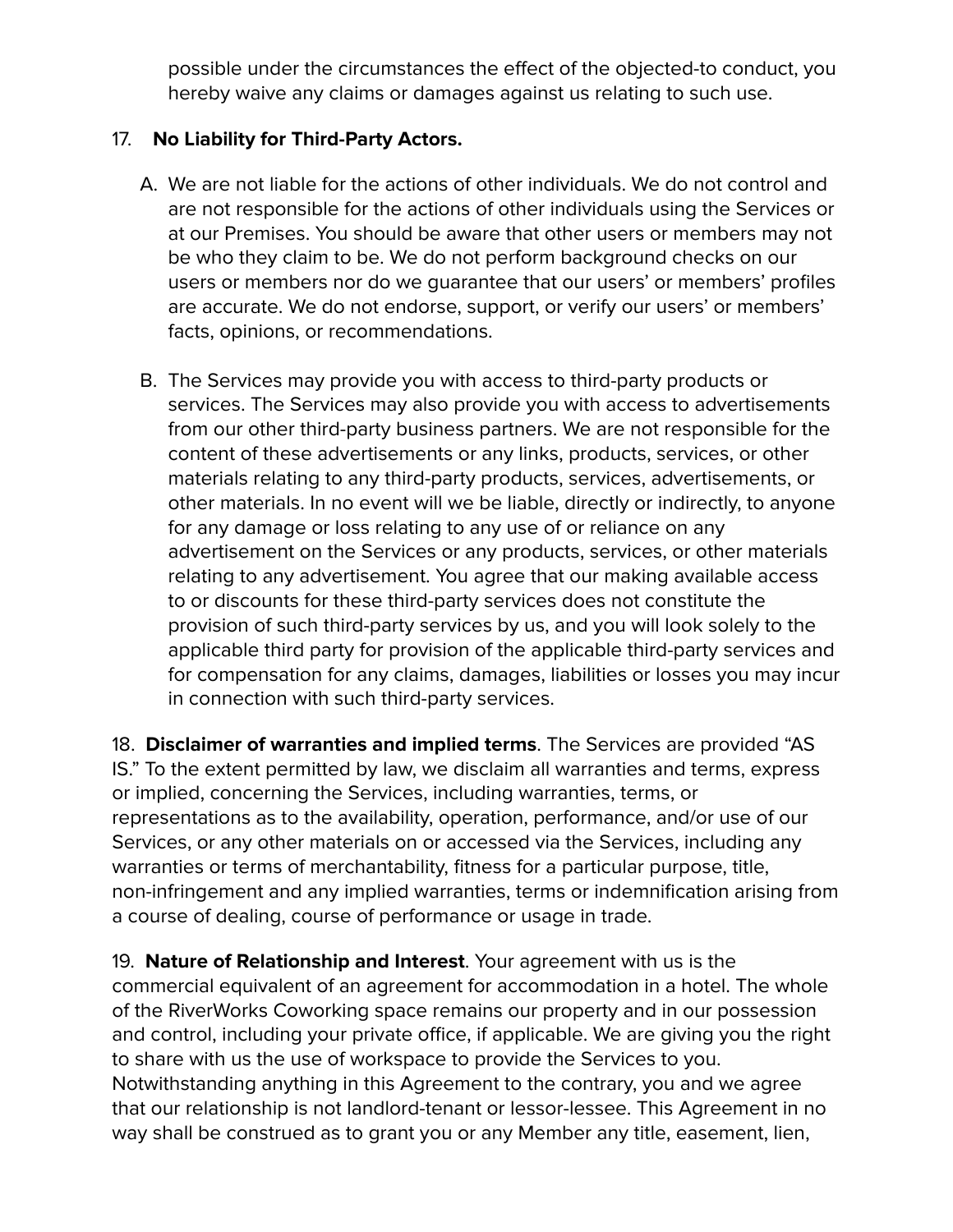possession of related rights in our business, the Premises, or anything contained in or on the Premises, including the private offices. The Agreement creates no tenancy interest, leasehold estate, or other genuine property interest. The parties hereto shall each be independent contractors in the performance of our obligations under this Agreement. This Agreement shall not be deemed to create a fiduciary or agency relationship, or partnership or joint venture, for any purpose. Neither party will in any way misrepresent our relationship.

20. **Hold Harmless and Indemnification**. You will indemnify and hold harmless RiverWorks Coworking from and against any claims, liabilities, damages, and expenses ("Claims") including reasonable attorneys' fees, resulting from any breach of these Terms by you or your employees or guests, or your or their invitees or any of your or their actions or omissions, and RiverWorks Coworking will have sole control over the defense of any such Claims. You are responsible for the actions of and all damages caused by all persons that you or your guests invite to enter any of the Premises. You shall not make any settlement that requires a material act or admission by RiverWorks Coworking imposes any obligation upon RiverWorks Coworking Parties, or does not contain a full and unconditional release of RiverWorks Coworking without our written consent. RiverWorks Coworking shall not be liable for any settlement made without its prior written consent.

21. **Waiver of claims**. To the extent permitted by law, you, on your behalf and on behalf of your Team Members, employees, agents, guests, and invitees, waive any claims and rights against us and our landlords at the Premises and our affiliates and each of our and their employees resulting from injury or damage to, or destruction, theft, or loss of any property or person.

22. **Limitation of liability**. The aggregate monetary liability of any RiverWorks Coworking to you or your Team Members, employees, agents, guests, or invitees for any reason and all causes of action will not exceed the total Membership Fees paid by you to us under this Agreement in the twelve (12) months before the claim arising. **None of the RiverWorks Coworking parties will be liable under any cause of action for any indirect, special, incidental, consequential, reliance, or punitive damages, including loss of profits or business interruption.**

23. **Venue/Jurisdiction.** Any dispute arising under this Agreement shall be governed by and subject to the laws of the State of Illinois. The parties agree to submit and consent to the exclusive jurisdiction of the State of Illinois and should litigation arise, agree that such litigation shall be conducted in the courts of Lee County, Illinois.

**Last updated**: July 12, 2021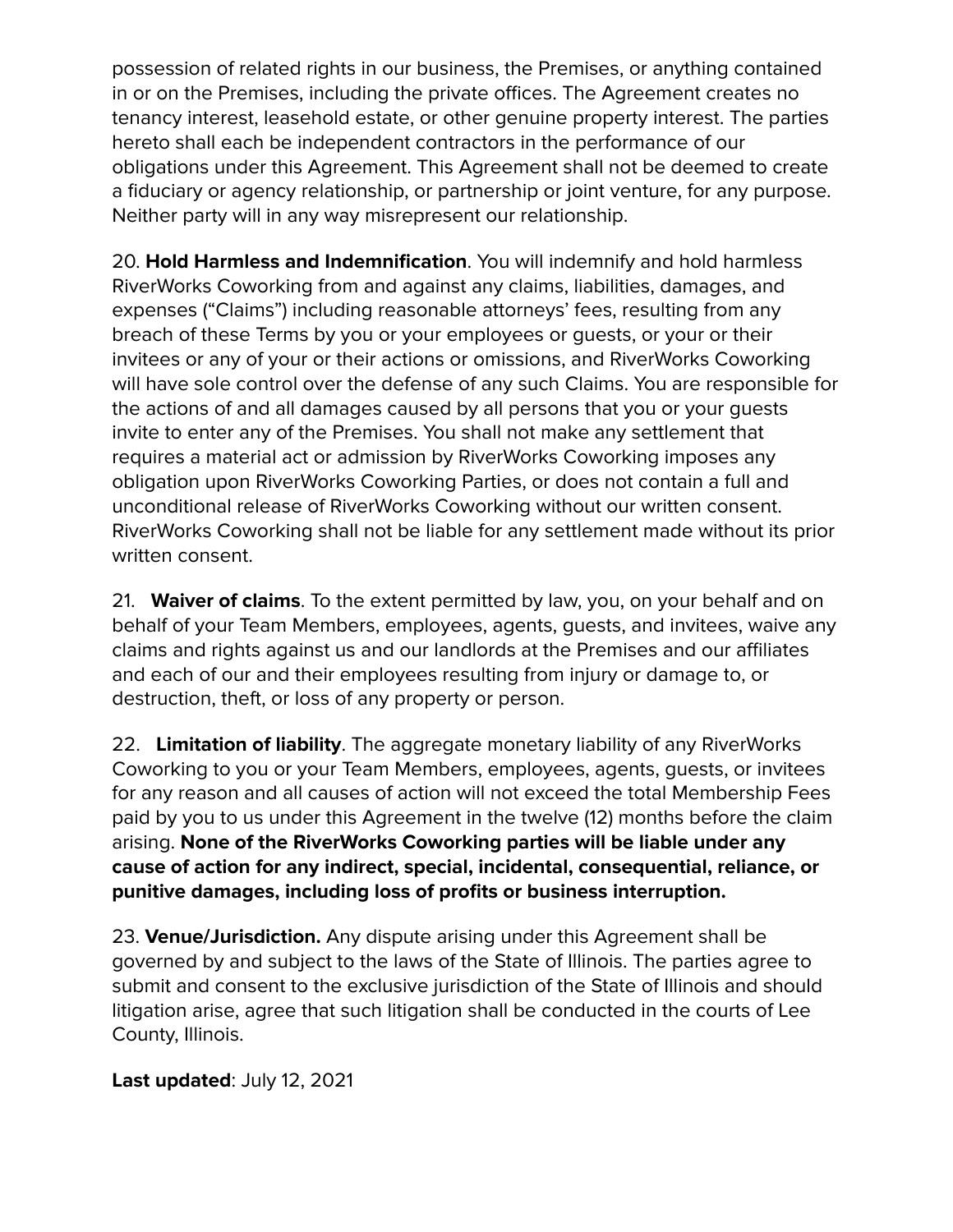# **DATA CONNECTION AND INTERNET ACCESS TERMS OF SERVICE**

While you are at RiverWorks Coworking, you may connect to our data network to, among other things, access the internet (the "Connection"). The Connection is provided by RiverWorks Coworking or an agent or affiliate of RiverWorks Coworking. By using or accessing the Connection, you agree to these terms of service. **Please read these terms carefully.**

We may revise these terms at any time. You are deemed to accept the current terms each time you use or access the Connection. It is your responsibility to review it for any changes. If you do not accept these terms of service, you may not use the Connection.

1. **Access.** Your access to the Connection is at our discretion. Your access may be blocked, suspended, or terminated at any time and, for any reason, including violation of these terms of service, disruption of access to other users or networks, or otherwise protecting us, our users, or other third parties.

The Connection is available to your device only when it is within the wireless range of our access points or in your office or conference room through an Ethernet cable to a data network port. The Connection may be subject to unavailability, including by reason of emergencies, service failures, transmission, equipment or network problems or limitations, interference, signal strength, and maintenance and repair.

We are not responsible for any interruptions or performance issues with the Connection, nor the underlying network(s), transmission equipment, and systems. Network speed will vary based on your device configuration, location, compression, network congestion, and other factors. You are solely responsible for any devices, software, or other materials necessary to use the connection.

2. **Privacy & Security.** You acknowledge that no data network or internet-based communication is 100% secure; such communications could be intercepted by equipment and software. No such communication should be considered private or protected.

Subject to applicable law and per our privacy policy, we also have the right, but not the obligation, to monitor, intercept and review, and disclose, without further notice, any transmissions over or use of our Connection to comply with the lawful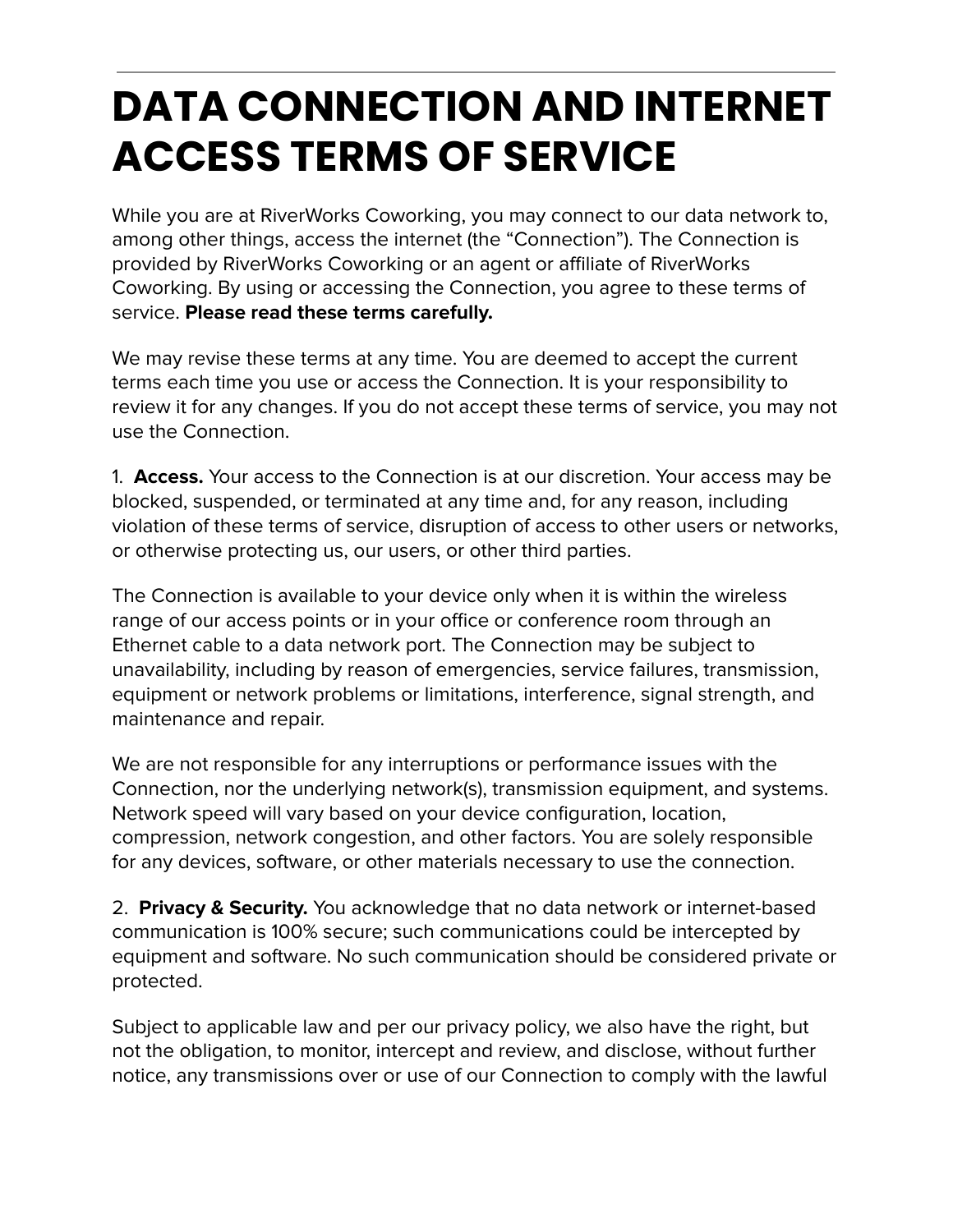process, orders, warrants or subpoenas, or to protect our rights, property, and users.

3. **Prohibited uses.** Accessing or using (or attempting to access or use) the Connection or taking any action online that violates any applicable law or regulation or that could harm us or any third party or interfere with the operation of the data network to others is prohibited. Among other items, for example, you may not:

- A. Upload or transmit through the Connection any (a) computer viruses, worms, spam, or anything else designed to interfere with or disrupt the standard operating procedures of a computer or network; or (b) any defamatory material, offensive, or of an obscene nature;
- B. take any action that imposes an unreasonable or disproportionately large load on our network or infrastructure or that violates or threatens our system or network security or that of our users or any third parties, including any attempt to circumvent any restrictions imposed on your access to or use of the Connection or our other websites;
- C. use the Connection to infringe or violate the intellectual property rights or proprietary rights of any third party;
- D. share our IP address or ISP Internet Connection with anyone;
- E. reproduce, retransmit, disseminate, or resell the Connection, or authorize any other individual or entity to use the connection, whether for profit or not, without our express written permission.

Breaching "Prohibited Uses" may result in civil or criminal liability. We may report such breaches to relevant law enforcement authorities and co-operate with those authorities to prosecute users who violate these terms. We have the right, but not the obligation, to suspend or terminate your access and use of the Connection and other services we may provide you and block or remove any communications or materials transmitted through the Connection.

**4. Additional disclaimers; Liability limits.** We are providing the Connection on an "as is" and "as available" basis**. To the extent permitted by law, we disclaim all warranties and terms, express or implied, including warranties, terms, or representations as to the availability, operation, security, performance, and use of our services or any other materials on or accessed via our services, or the accuracy, speed, availability or uptime of the services, network, or data, including any warranties or terms of merchantability, fitness for a particular**